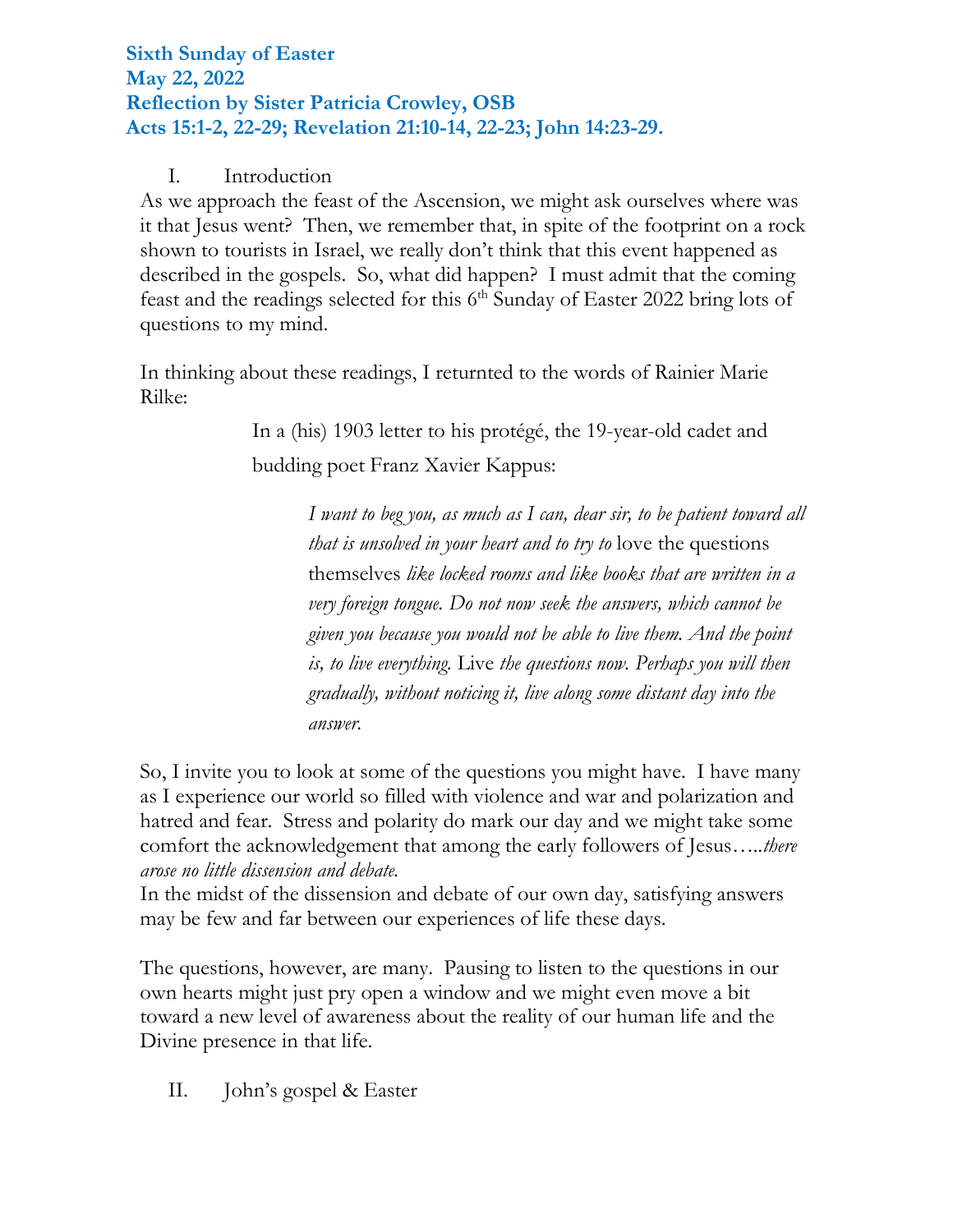We have been reading this "Last Supper Dialogue" or "Farewell Discourse" of John's gospel, each day for some weeks now. There the author tries to describe the meaning of the passion, death, and resurrection, what we now call "the paschal mystery" and does so in a circuitous poetic style. That gospel, we know, is the last one written, probably had many different authors, and is surely the most highly developed theological gospel writing we have. This gospel raises lots of questions for me (and perhaps for you?).

At the time of its writing, the emerging religion was still a mixture of Judaism and Christianity. This gospel is the expression of the Theology / Christology that had emerged by the end of the first century after Jesus' death. Scholars (per the JBC) say that it was written to convince Christians that religious belief and practice must be rooted in Jesus. It was also written to counteract the persistent followers of John who still were not sure that Jesus was, indeed, the Messiah.

So, with this in mind, what are some of the questions???

## III. Questions

In our day there are so many levels of awareness across the human race.

- Some say that a brand new spiritual awakening is occurring and now, is only recognized by a few across the globe. Is that really happening?
- Some say the divisions in the Church and in Christianity, especially at this moment in time around the theology and practices shared through Vatican II and now around the issue of abortion, a woman's right to choose, and the right to life in the womb, this may be the beginning of the end of the Church as we know it and perhaps of Christianity itself. What might that mean?
- Others say we are approaching the end, the last days, a "second" coming"? What might that look like?
- Some are overwhelmed by anxiety, hopelessness, and fear. Others are filled with hope. Where am I on that spectrum?
- And then the questions raised in these readings:
	- o How will Christ come back to us?
	- o How is God present with us?
	- o What is the reality of God in our world?
	- o Is it a coincidence that we describe this as the Holy Spirit and the native American people of our land call it the Great Spirit?
	- o To what do we look forward according to this gospel of John?
	- o What is the peace that Jesus promises?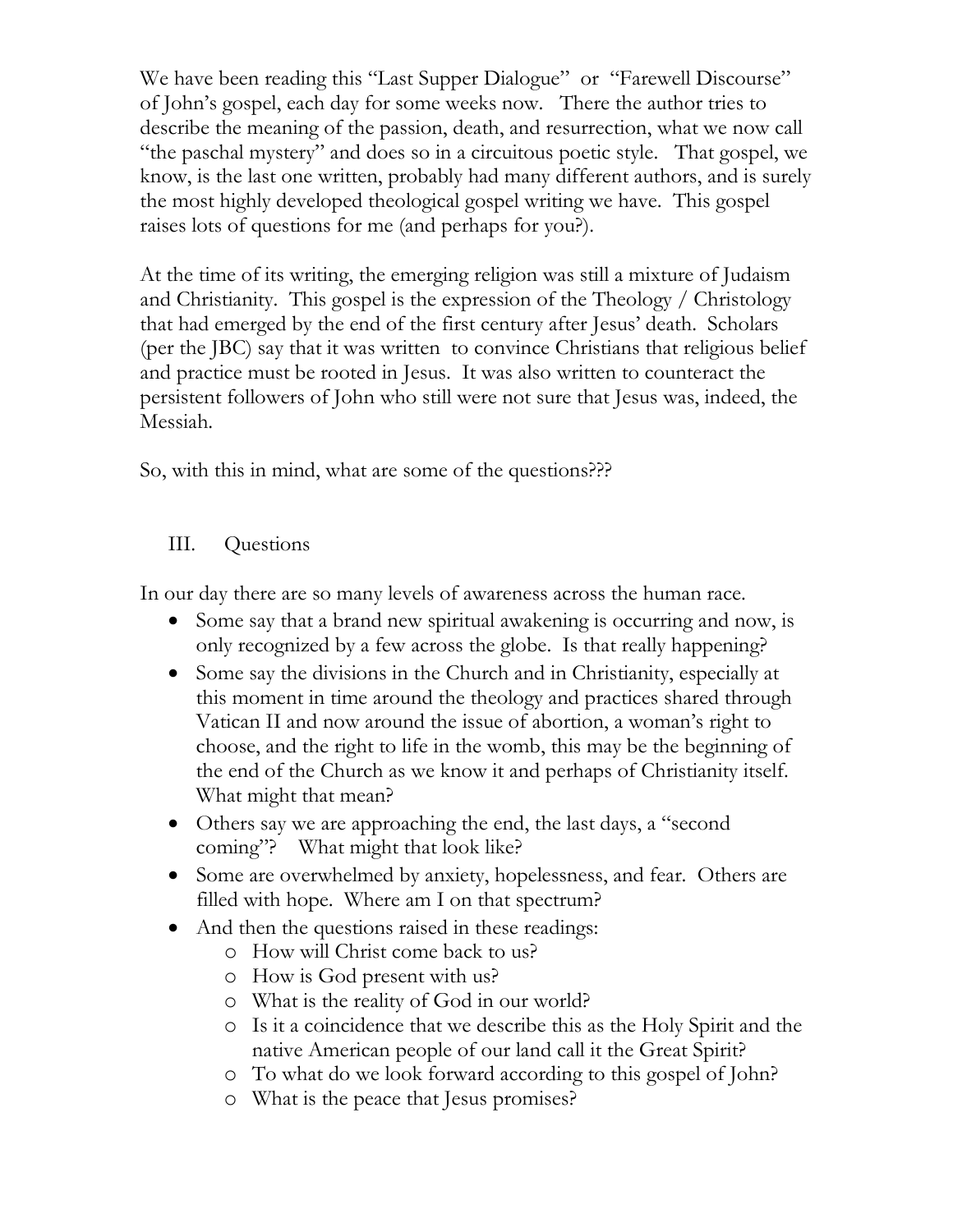o How can we not be troubled or afraid these days?

Each of those questions could be the focus of a homily or perhaps of a theological treatise. I am not about to do either. I only share here some of the questions that meander through my own prayer and pondering these days.

- IV. Looking at today's readings, then, I find that:
	- A. In Revelation which, according to Gabe Moran, my mentor, is the least read and least understood book of the New Testament. So full of imagery that one can get lost in the words and one can end up wondering what does this mean? What is it trying to tell the reader of ancient times and of today when it says *I saw no temple in the city for its temple is the Lord God Almighty and the Lamb.* We know Yahweh did not want David to build a temple and that Jesus called himself the temple that would be destroyed and raised up again. Perhaps in the second coming there is no temple?
	- B. In the entrance antiphon from Isaiah 48;20 *God has freed this people,* we ask – freed for what? From what? Perhaps toward a new awareness of the Divine in our world, in our lives?
	- C. In the gospel passage, Jesus says: *The Advocate, the Spirit will teach you everything ….and…I will come back to you.* For a long time now, I have been perplexed by the notion of a "second coming" – What does that mean? Could the second coming be about our moving to a deeper awareness of God's (the Spirit's) presence in our world?
- V. Conclusion

With Mary Oliver we might say: *I keep looking around me…..One question leads to another.*

Questions can lead to new levels of consciousness. We might, say with her also: *I don't want to end up simply having visited the world.*